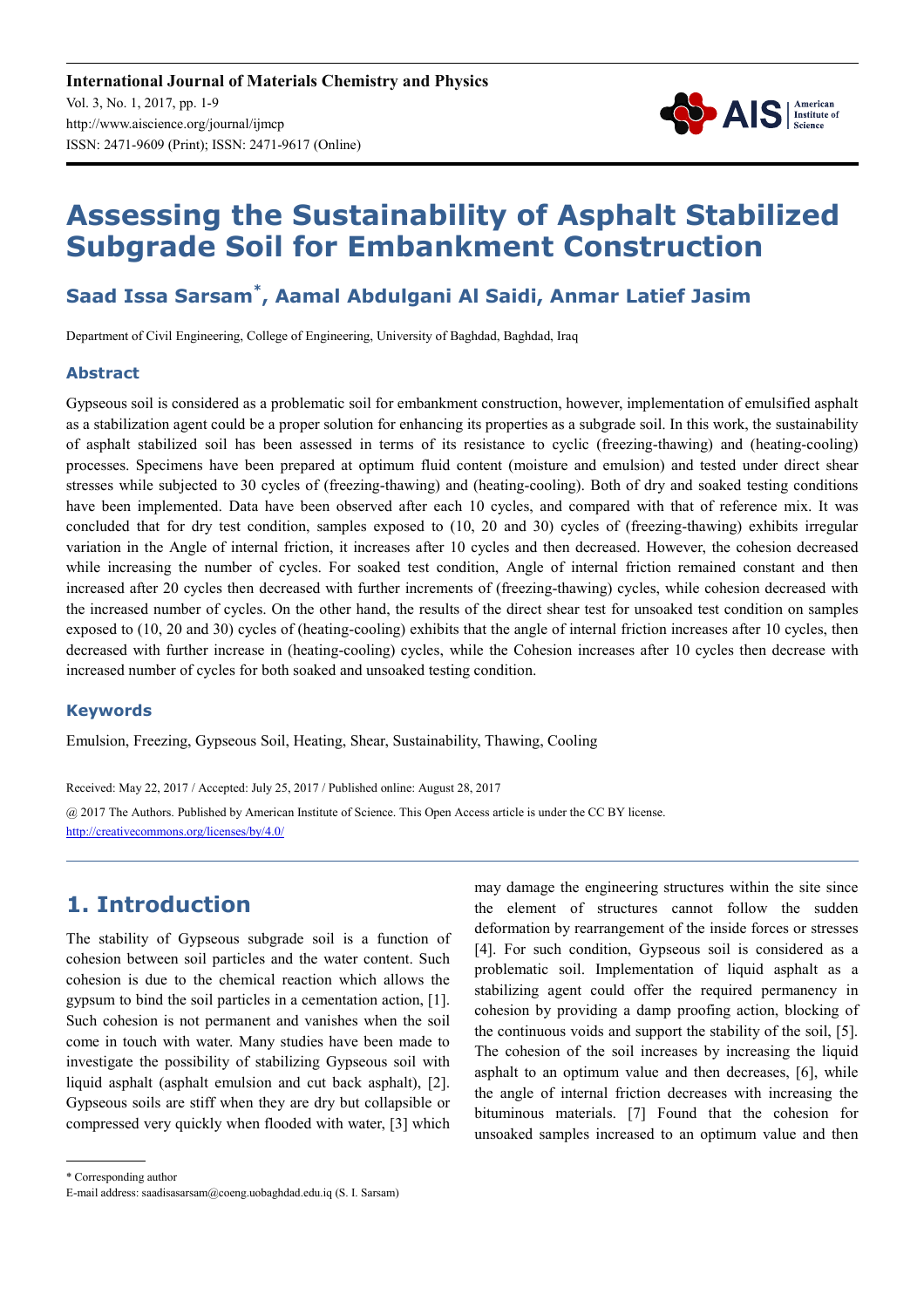decreased while the angle of internal friction was unaffected, but after soaking, the cohesion of soil reduced as compared to the unsoaked case. [8] implemented the (used oil) for stabilization; the results showed that the cohesion of Gypseous soil decreased with the increasing of the percent of fuel oil. The friction component increased slightly with the increase of the fuel oil content, [9]. [10] And [11] showed that the cohesion parameter of treated soil samples by different percentages of emulsified asphalt increased and the angle of internal friction decreased as emulsified asphalt content increased.

#### **1.1. Effect of Gypsum on Shear Strength**

As stated before, gypsum acts as cementing agent between the particles of Gypseous soil, making these soils very stiff when they are dry. The shear strength usually decreases upon wetting as some of the cementing agent dissolves. The amount of loss in cementation depends on the original Gypsum content, void ratio, the amount of water added to the soil and the type and condition of the soil. [12] Conducted several laboratory tests on Gypseous soil. It was concluded that the angle of internal friction  $(\emptyset)$  increases with gypsum content, and that the larger the (Ø) the smaller the cohesion (C)*.* Similar results were observed by [13]. [14] Reported that the strength parameters increase with the increase in gypsum content for sandy soil with gypsum content that varies between (26%) and (80%). The high value of the cohesion was attributed to the effect of gypsum cementation between soil particles.

#### **1.2. Effect of Asphalt Stabilization on Shear Strength Parameters (C and Ø)**

The cohesion of the soil increases with increasing the bituminous materials to an optimum value and then decreases, while the angle of internal friction decreases with increasing the bituminous materials. [10] Showed that the results of direct shear test showed that the cohesion

parameter of treated soil samples by different percentages of emulsified asphalt increased and the angle of internal friction decreased as emulsified asphalt content increased. [11] Showed that the cohesion increased with increasing emulsified asphalt content, while the angle of internal friction decreased. [2] Found that the addition of emulsified asphalt had significantly increased the cohesion and the angle of internal friction.

# **2. Materials and Methods**

#### **2.1. Gypseous Soil**

The Gypseous soil sample was obtained from AL Garma, west of Baghdad, the top 30 cm of the soil layer was removed, and the portion beneath was excavated up to a depth of 0.75 m for this investigation. Figure 1 exhibits the grain size distribution of the soil. Table 1, shows its chemical composition, while Table 2 illustrates the physical properties of the soil.

| <b>Chemical composition</b>                                         | $\frac{0}{0}$ |
|---------------------------------------------------------------------|---------------|
| Total soluble saults (TSS)                                          | 8.25          |
| Total $SO3$                                                         | 25.06         |
| PH Value                                                            | 8.7           |
| Gypsum content (CaSO <sub>4</sub> ) as per [Mufty and Nashat, 2000] | 40            |

**Table 2.** Physical properties of the soil.

| <b>Property</b>                                                 | <b>Test results</b> |
|-----------------------------------------------------------------|---------------------|
| Specific gravity                                                | 2.45                |
| Liquid limit $(\%)$                                             | 34                  |
| Plasticity index (%)                                            | Non plastic         |
| Maximum dry unit weight, standard compaction,<br>$ASTM, [15]$ . | 16.29               |
| Optimum moisture content (%)                                    | 16.5                |
| Cc (coefficient of curvature)                                   |                     |
| Cu (coefficient of uniformity)                                  | 5                   |
| Unified classification system                                   | SP-SM               |



Figure 1. Grain size distribution of the soil.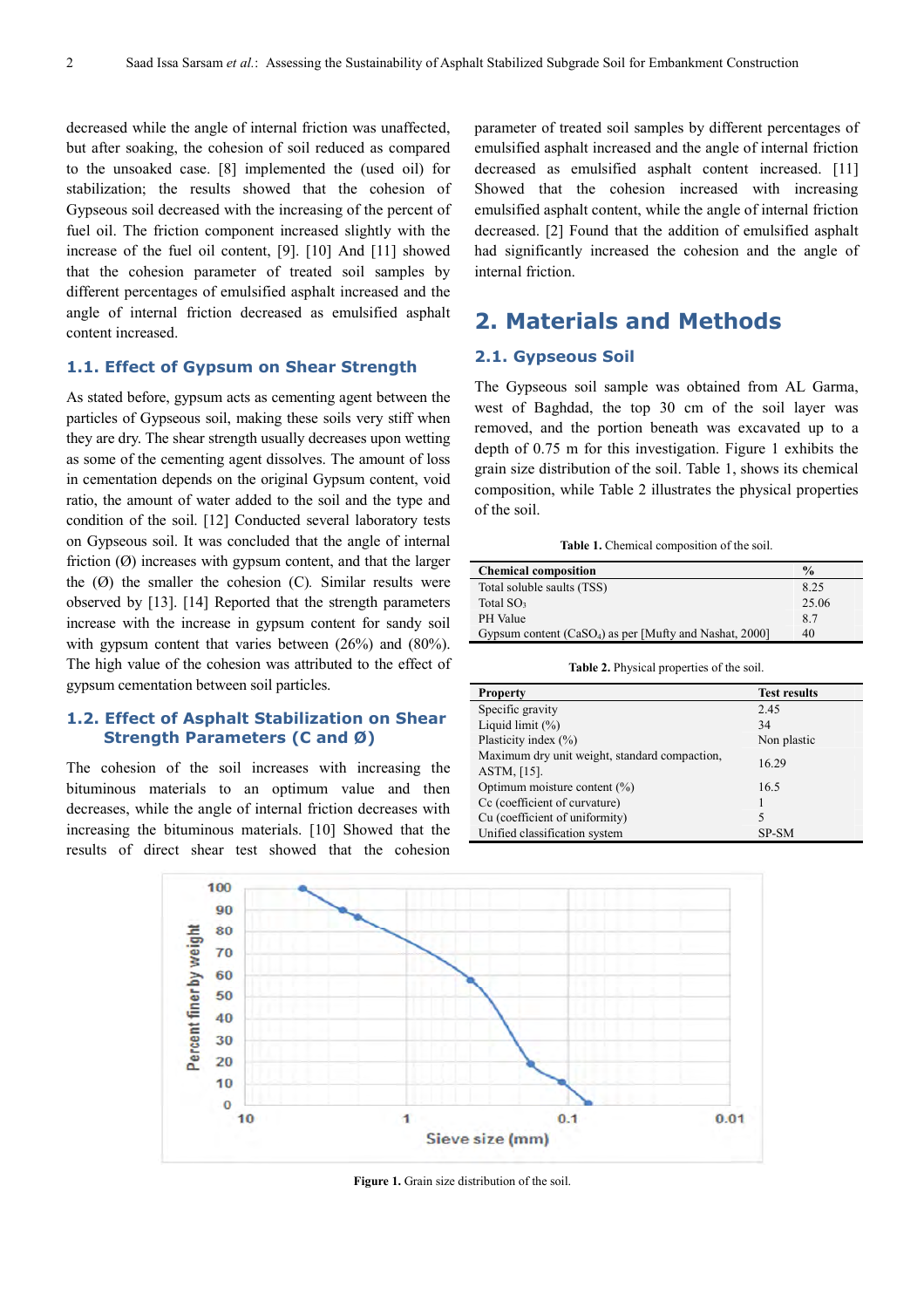#### **2.2. Asphalt Emulsion**

Asphalt cationic emulsion was obtained from local market, the specifications as supplied by the manufacturer are as given in Table 3.

|  |  | Table 3. Properties of emulsified emulsion. |  |
|--|--|---------------------------------------------|--|
|--|--|---------------------------------------------|--|

| <b>Property</b> | Particle | <b>Viscosity, Cst.</b> | <b>Setting</b> | Coating |
|-----------------|----------|------------------------|----------------|---------|
|                 | charge   | @60°C                  | time (hr.)     | ability |
| Test result     | $+ve$    | 45                     | Q              | Good    |

#### **2.3. Specimens Preparation**

To prepare the specimen, the Gypseous soil passing sieve No. 4 was oven dried at a temperature of (45°C). The maximum dry unit weight of the soil was found through standard

compaction test. It was  $16.29 \text{ kN/m}^3$ . Specimen were prepared at optimum fluid content of 16.5% (15% emulsified asphalt +1.5% water). The required percentage of water was thoroughly mixed by hand with the soil until water dispersed throughout the mixture; the emulsion was added and then mixed by rubbing the mixture between palms, so that the mixture has a homogenous character. The mixture was left two hours for aeration before compaction, then was compacted in a mold of (6x6x2) cm in dimensions using a static compaction. The compacted specimen were withdrawn immediately from the mold and subjected to curing at room temperature of  $30\pm1\degree$ C for 7 days before testing. This procedure was recommended by [16] and [17]. Figure 2 shows part of the prepared direct shear test specimens.



Figure 2. Part of prepared asphalt stabilized soil specimens.

#### **2.4. Specimens Testing**

To determine the shear strength parameters, (cohesion and angle of internal friction), a series of shear test was carried out using the direct shear apparatus according to the procedure proposed by ASTM [18]. A calibrated proving ring of (3 kN) capacity and (0.01 mm) precision dial gauge for deformation reading was used, while for horizontal deformation a (0.01 mm) dial gauge was used. The rate of strain was (1.2 mm/min).

The shear test was conducted for moulded specimens (stabilized with emulsion and for untreated soil). The prepared specimens were divided into two groups; the first group was tested in dry condition, while the second group was flooded with water for (24) hours and then was tested.

#### **2.5. Testing for Durability**

This test was conducted to study the effect of the environmental factors on the shear strength of asphalt stabilized soil subjected to cycles of (freezing-thawing) and (heating-cooling).

#### **2.6. Freezing - Thawing Cycles**

To simulate the effect of winter conditions on the shear strength, the cycles of freezing - thawing were used to evaluate the strength performance and durability of the Gypseous soil samples stabilized with emulsified asphalt. (Freezing-thawing) durability tests were conducted in this research according to the procedure provided by the [19]. In brief, after completing the curing time of 7days, the specimens were frozen for 6 hours at temperature of (-9°C) and then allowed for thawing at  $(40^{\circ}C)$  for 6 hours. This process represented one cycle of (freezing-thawing), which requires 12hours.

#### **2.7. Heating – Cooling Cycles**

The cycles of (heating – cooling) were proposed to examine the durability of asphalt stabilized soil under the actions of moderate environment conditions. The procedure used in this test is similar to that presented in the [19]. In brief, after completing the curing time of 7days, the specimens were subjected to heating for 6 hour at temperature of (60°C) and then were cooled at (20°C) for 6 hours, this process represented one cycle of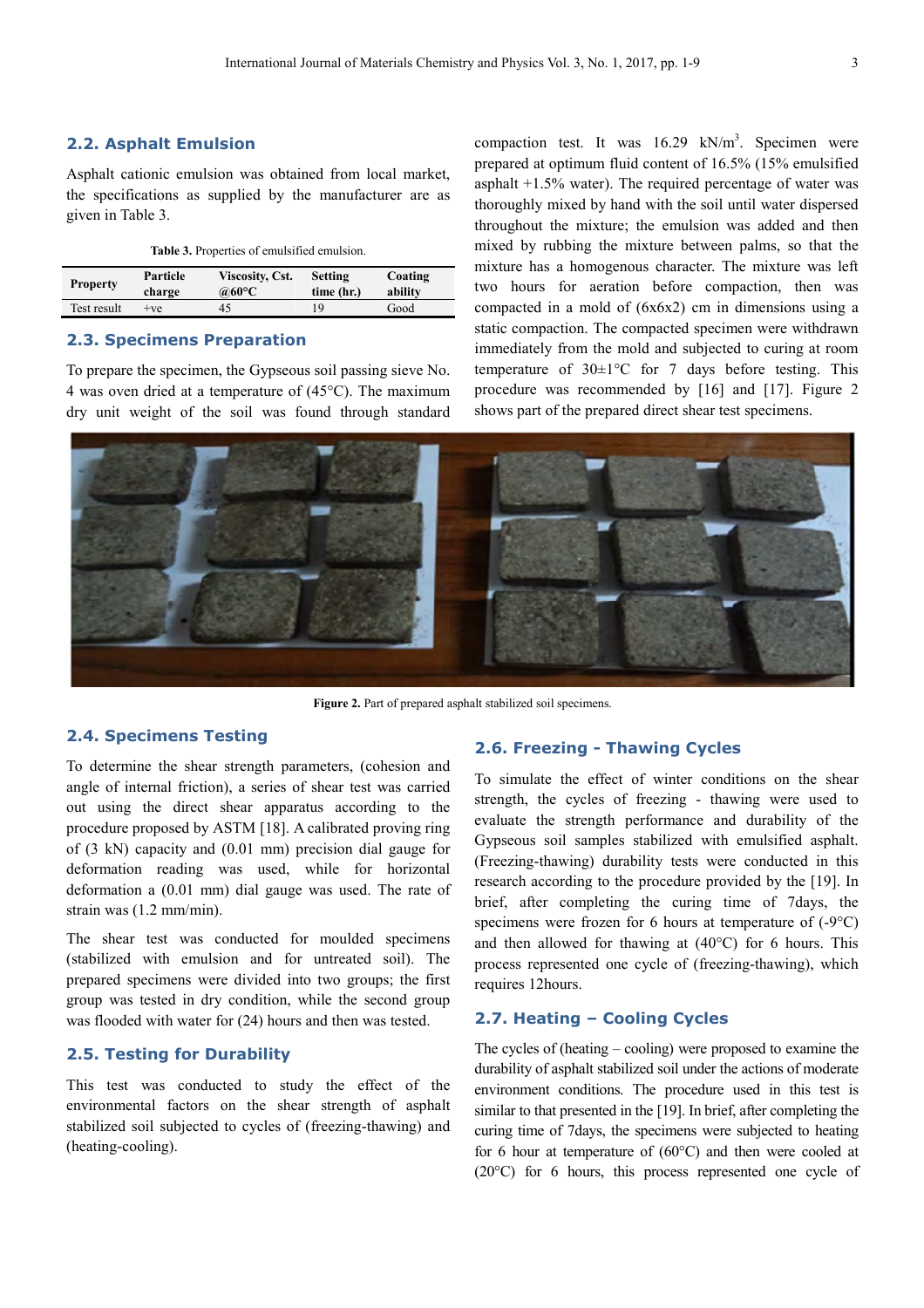(heating-cooling), which requires 12hrs.

#### **2.8. Direct Shear Test**

The purpose of this test was to determine the shear strength parameters of the soil. All the specimens were tested under direct shear stresses while subjected to a total of 30 cycles of (freezing-thawing) and (heating-cooling). The test was conducted after each 10 cycles of the durability test. Fig. 3 presents direct shear test results of untreated soil at dry and soaked test conditions. The normal stresses used were (27.5, 55, and 110) kPa for untreated soil, while the asphalt stabilized soil specimens were subjected to normal stress of (27.5, 55, 83 and 110) kPa for better understanding of its behaviour.

### **3. Discussions**

As demonstrated in Figure 3, it can be observed that for untreated soil specimens, as the normal stress increases, the shear stress also increases and the horizontal displacement decreases for the dry test condition. Similar behaviour could be detected at the soaked test condition except that the variation in the horizontal displacement was not significant. The shear strength decreases after soaking by (25, 37, and 26) % under (27.5, 55. and 110) kPa of normal stresses respectively. Such reduction may be attributed to the possible solution of gypsum under the soaking period of 24 hours which reduces the cohesion between soil particles.



**Figure 3.** Direct shear test results for untreated soil.

Figure 4 shows that at dry testing condition, the shear strength of asphalt stabilized soil increases by (200, 92, and 113) % under (27.5, 55, and 110) kPa of normal stress respectively as compared to that of untreated soil. This could be attributed to the extra cohesion created between soil particles after implementation of asphalt. The variation in the horizontal displacement was not significant under various normal stresses, while it is lower than those of untreated soil. On the other hand, a pronounced reduction in shear strength could be noticed after soaking, and the shear strength decreases by (87, 80, and 87) % under (27.5, 55, and 110) kPa of normal stress respectively. These findings agrees well with [12] work.



**Figure 4.** Direct shear test results for asphalt stabilized soil.

Figure 5 presents the behaviour of asphalt stabilized soil after practicing 10 cycles of (freezing-thawing), it can be observed that at dry test, the variations in horizontal displacement was not significant among various normal stresses applied, while it increases by 33% as compared to the case before the durability cycles. This may indicate the initiation of micro damage inside the specimen due to the (freezing-thawing) cycles. However, at soaked test condition, a pronounced variation in horizontal displacement could be observed especially at lower normal stresses. The shear strength decreases after soaking by (76, 72, 76, and 76) % under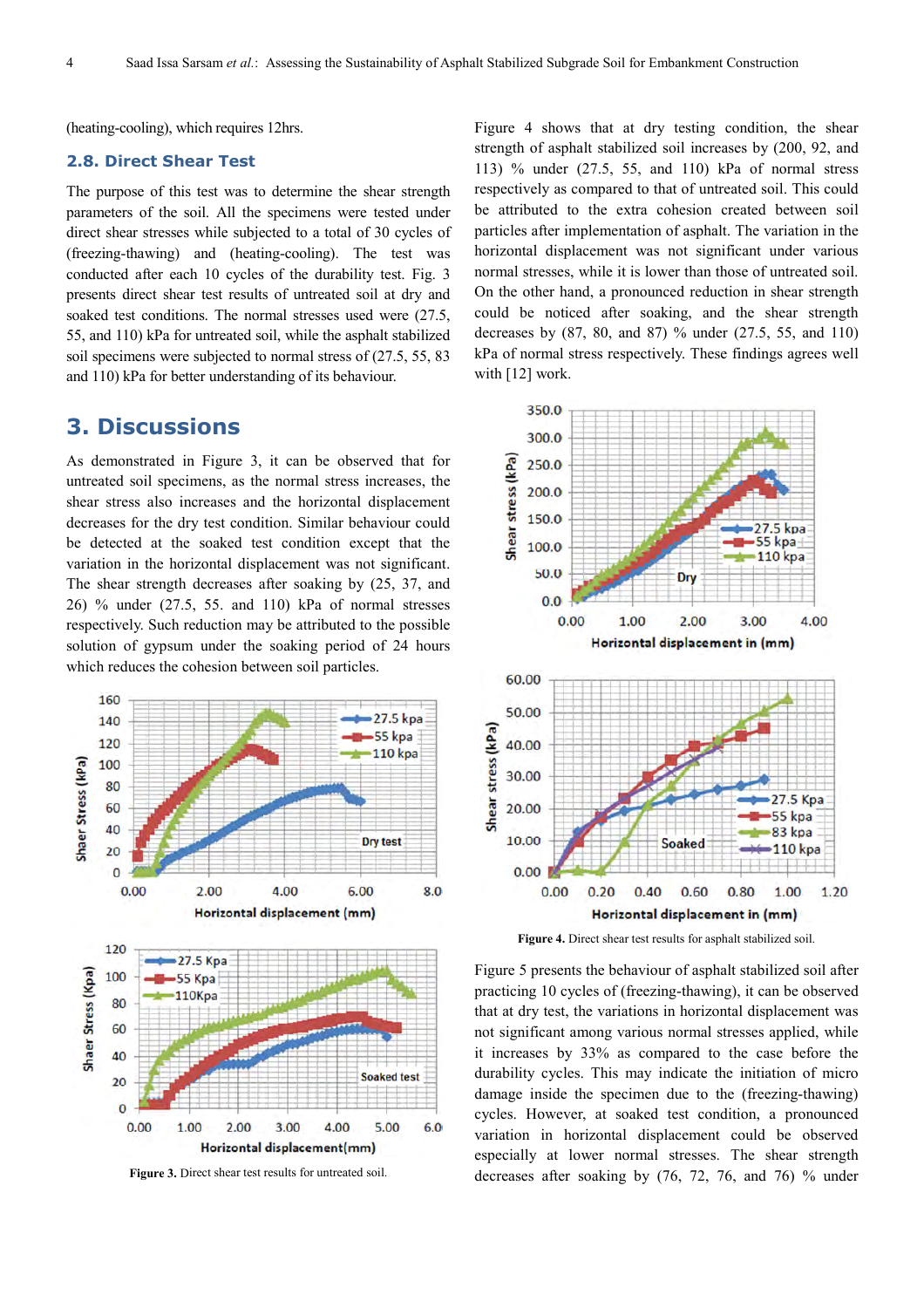

(27.5, 55, 83, and 110) kPa of normal stresses respectively.

Figure 5. Behaviour of asphalt stabilized soil after 10 cycles of (freezingthawing).

Figure 6 exhibits the impact of 30 cycles of (freezingthawing) on asphalt stabilized soil, higher horizontal displacement could be detected at normal stress of 110 kPa at dry test, while the variation of horizontal displacement was not significant under the other normal stresses. At soaked condition, the shear strength decreases by (79.5, 68, 79.5, and 70)% due to soaking under (27.5, 55, 83, and 110) kPa of normal stresses respectively.



Figure 6. Behaviour of asphalt stabilized soil after 30 cycles of (freezingthawing).

The Direct Shear test was carried out to study the effect of fluid content (emulsion with water) on shear strength parameters (c and Ø) of the Gypseous soils. Two groups of specimens are tested, the first group represents the untreated soil and the second group was the asphalt stabilized soil after process of aeration for two hours at room temperature before compaction and curing for 7 days after compaction, in soaked and dry condition. These results are shown in Table 4.

|  |  |  |  |  | <b>Table 4.</b> Variation in shear strength parameters under freezing-thawing cycles. |  |  |  |  |
|--|--|--|--|--|---------------------------------------------------------------------------------------|--|--|--|--|
|--|--|--|--|--|---------------------------------------------------------------------------------------|--|--|--|--|

|           | Shear strength parameters |                               |                     |                               |                           |                               |
|-----------|---------------------------|-------------------------------|---------------------|-------------------------------|---------------------------|-------------------------------|
| Mix       | Dry test                  |                               | <b>Soaked test</b>  |                               | % Reduction after soaking |                               |
|           | <b>Cohesion kPa</b>       | Angle of internal<br>friction | <b>Cohesion kPa</b> | Angle of internal<br>friction | <b>Cohesion kPa</b>       | Angle of internal<br>friction |
| Untreated | 64                        | 39                            | 43                  | 29                            | 33                        | 25                            |
| Reference | 190                       | 46                            | 41                  | 32                            | 78                        | 30                            |
| 10 cycles | 143                       | 70                            | 36                  | 32                            | 75                        | 54                            |
| 20 cycles | 140                       | 65                            | 30                  | 41                            | 79                        | 37                            |
| 30 cycles | 137                       | 65                            | 24                  | 40                            | 82                        | 38                            |

From the results, it can be noticed that the untreated soil specimens at dry test condition have the cohesion (C) and angle of internal friction  $(\emptyset)$  of 64 kPa and 39° respectively. This may be attributed to the cementation action of the

gypsum. It can be noticed that the value of cohesion (C) and the angle of internal friction  $(\emptyset)$  decrease to 43 kPa and 29<sup>o</sup> respectively when the test was conducted under soaking condition.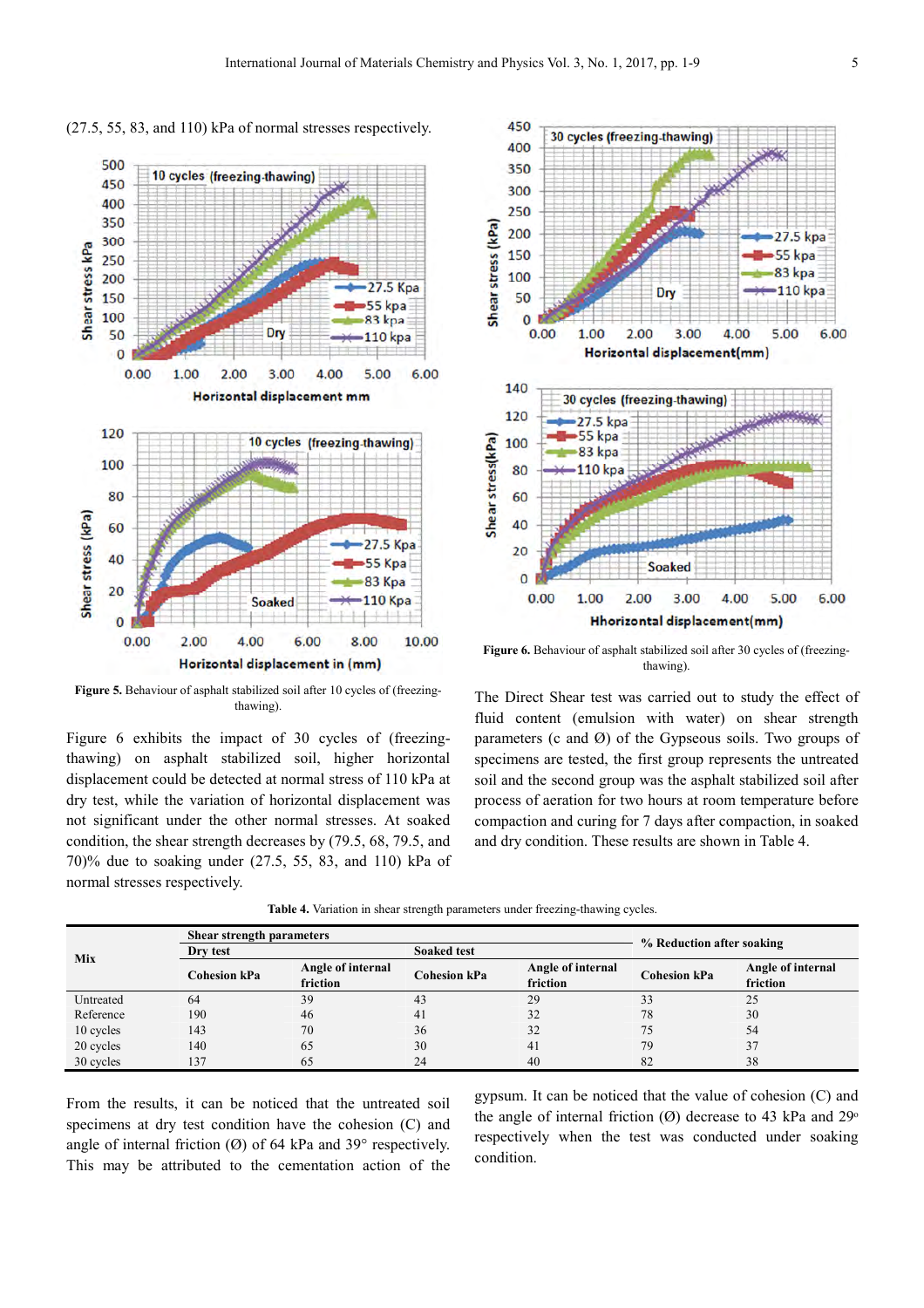This reduction may refer to the sensitivity of Gypseous soil to water, and to the possibility that gypsum in the specimen may dissolve in water throughout the soaking period of 24 hours, and cause possible weakness in particles interlock. When the direct shear test was conducted on asphalt stabilized specimens under dry test condition, the cohesion and the angle of internal friction of the soil increased to a high value and reach 190 and 46° respectively.

When testing stabilized soil under soaked conditions, the cohesion and the angle of internal friction of the soil changed to 41 and 32° respectively. The increment in cohesion and the angle of internal friction may be attributed to the adhesive properties of emulsion between particles of the soil. This cohesion and internal friction of stabilized specimens by emulsion were decreased when the test conducted in soaking condition. This reduction may be attributed to the effect of water on emulsion which reduces the cohesion in the emulsified soil system. When the specimens were subjected to (freezing-thawing) cycles, it can be noted that as the number of cycles increases, the cohesion decreases while the angle of internal friction increases. Angle of internal friction took irregular variation so it increased at 10 cycles and then decreased.

Figure 7 shows the Impact of (freezing-thawing) cycles on cohesion, it can be observed that at dry test, the reduction in cohesion is sharp after 10 cycles, while it is gentle after 20 and 30 cycles. On the other hand, at soaked condition, the reduction is continuous with the same trend.



**Figure 7.** Impact of (freezing-thawing) cycles on cohesion.

As demonstrated in Figure 8, the shear strength of asphalt stabilized soil decreases as the number of (freezing- cooling) cycles increases because freezing - thawing caused additional stresses on the stabilized soil and that destroyed the micro structure of emulsified asphalt.



Figure 8. Details of the (freezing-thawing) influence on asphalt stabilized soil.

As far as the (heating-cooling) cycles are concerned, the stress - strain curves for dry and soaked specimens prepared are shown in Figure 9. It can be observed that the horizontal displacement is variable among various normal stresses at dry test, while such variation is not significant at soaked test.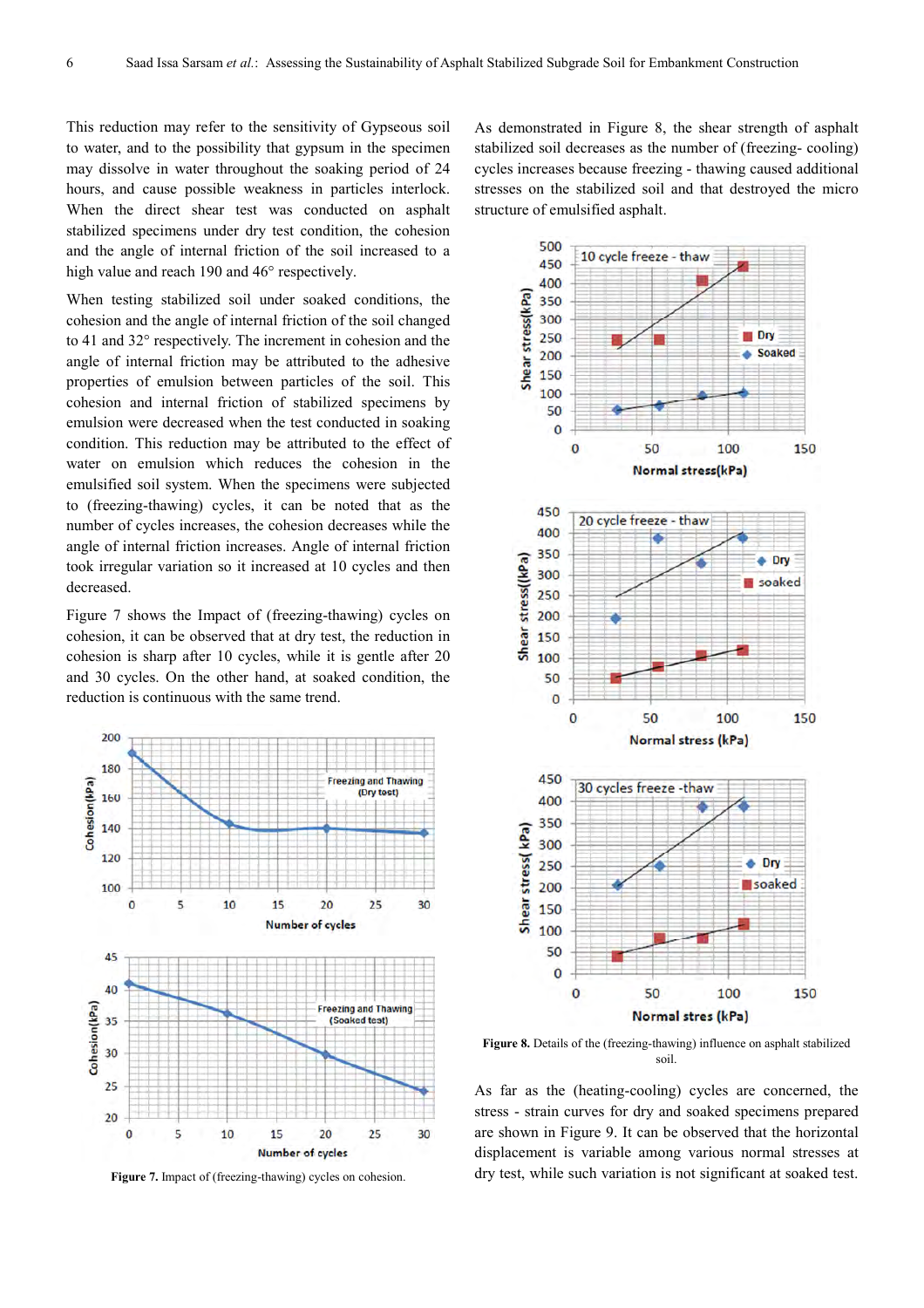400

350

300

250

The shear strength after 10 cycles of (heating-cooling) decreases due to soaking by (33, 37, 37, and 50) %, while the horizontal displacement decreases by 50% after soaking. Similar behaviour was noticed by [20].

will increase the viscosity of asphalt and the stiffness of the mixture. This could resist the impact of soaking. The horizontal displacement also decreases by 30% after soaking.

30 cycles (heating-cooling)



Figure 9. Behaviour of asphalt stabilized soil after 10 cycles of (heatingcooling).

Figure 10 exhibit the behaviour of asphalt stabilized soil after 30 cycles of (heating-cooling). The variation in shear strength under dry and soaked test conditions is not significant. This may be attributed to the fact that heating caused more volatiles to evaporate from the soil-emulsion structure, this

Shear stress (kPa) 200 27.5 kpa 150 55 kpa 83 kpa 100 **110** kpa Dry 50  $\bf{0}$ 3.00 4.00 2.00  $0.00$ 1.00 Horizontal displacement(mm) 350 30 cycles (heating-cooling) 300 Shear stress(kPa) 250 200 27.5 kpa 150 55 kpa 83 kpa 100 110 kpa **Soaked** 50  $\mathbf{0}$  $0.00$ 1.00 2.00 3.00 4.00 Horizontal displacement(mm)

Figure 10. Behaviour of asphalt stabilized soil after 30 cycles of (heatingcooling).

Table 5 summarizes the variation in shear strength parameters under heating-cooling cycles, the cohesion and the angle of internal friction increases after 10 cycles of (heating-cooling), then decreases with further increment in the cycles at dry test condition.

|           | <b>Shear strength parameters</b> |                               | % Reduction        |                                                      |    |                               |  |
|-----------|----------------------------------|-------------------------------|--------------------|------------------------------------------------------|----|-------------------------------|--|
| Mix       | Dry test                         |                               | <b>Soaked test</b> |                                                      |    |                               |  |
|           | <b>Cohesion kPa</b>              | Angle of internal<br>friction | Cohesion kPa       | Angle of internal<br><b>Cohesion kPa</b><br>friction |    | Angle of internal<br>friction |  |
| Untreated | 64                               | 39                            | 43                 | 29                                                   | 33 | 25                            |  |
| Reference | 190                              | 46                            | 41                 | 32                                                   | 78 | 30                            |  |
| 10 cycles | 212                              | 67                            | 197                | 24                                                   |    | 64                            |  |
| 20 cycles | 195                              | 61                            | 177                | 54                                                   |    | 11                            |  |
| 30 cycles | 162                              | 61                            | 171                | 52                                                   |    |                               |  |

**Table 5.** Variation in shear strength parameters under heating-cooling cycles.

However, at soaked test condition, the angle of internal friction increases with increment of (heating-cooling) cycles up to 20 cycles, then decreases with further increment in the cycles. The negative impact of soaking on shear strength parameters may also be detected at Table 5.

Figure 11 demonstrates that the cohesion at dry test gently increases after 10 cycles of (heating-cooling), while the cohesion decreases after 20 and 30 cycles. At soaked test condition, the cohesion increases sharply up to 10 cycles of (heating-cooling), while the variation in cohesion at 20 and 30 cycles was not significant as compared to 10 cycles.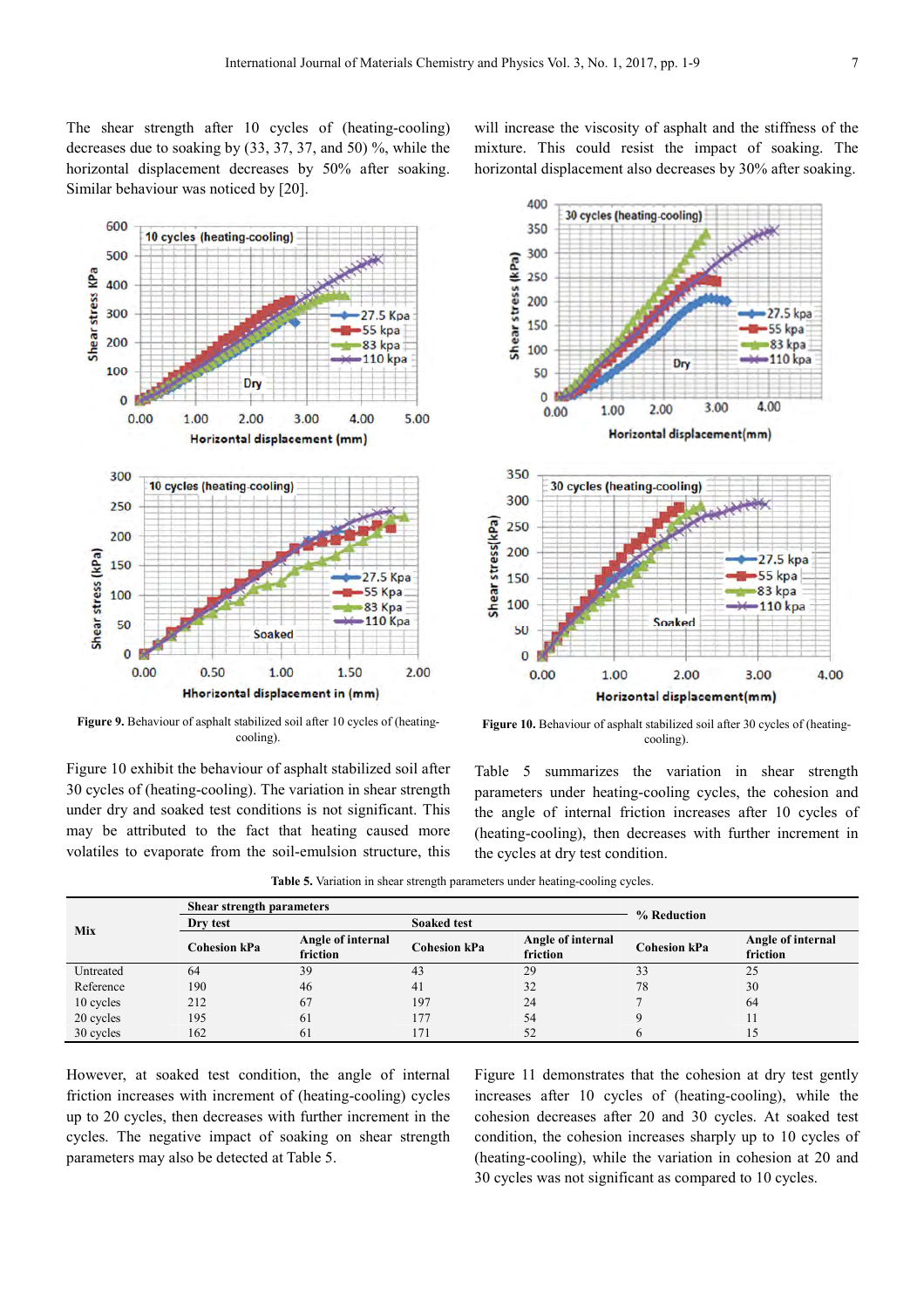

Figure 11. Impact of (freezing-thawing) cycles on cohesion.

As demonstrated in Figure 12, the shear strength decreases by (20 and 30)% after 20 and 30 cycles of (heating-cooling) at dry test condition, similar behaviour could be observed at soaked test.





Figure 12. Impact of (freezing-thawing) cycles on shear strength parameters.

# **4. Conclusions**

Based on the testing program, the following conclusions are drawn.

- 1. For untreated soil, the shear strength decreases after soaking by (25, 37, and 26) % under (27.5, 55. and 110) kPa of normal stresses respectively.
- 2. The shear strength of asphalt stabilized soil increases by (200, 92, and 113) % at dry test and decreases by (87, 80, and 87) % at soaked test under (27.5, 55, and 110) kPa of normal stress respectively as compared to that of untreated soil.
- 3. After 10 cycles of (freezing-thawing), the shear strength decreases after soaking by (76, 72, 76, and 76)% under (27.5, 55, 83, and 110) kPa of normal stresses respectively.
- 4. After 30 cycles of (freezing-thawing), the shear strength decreases by  $(79.5, 68, 79.5, and 70)\%$  due to soaking under (27.5, 55, 83, and 110) kPa of normal stresses respectively.
- 5. The shear strength after 10 cycles of (heating-cooling) decreases due to soaking by (33, 37, 37, and 50) %, while the horizontal displacement decreases by 50% after soaking.
- 6. After 30 cycles of (heating-cooling), the variation in shear strength under dry and soaked test conditions is not significant.
- 7. Asphalt stabilized Gypseous soil has proved to be sustainable as subgrade under various weather conditions.

### **References**

[1] Mikheev, V. V., Petrukhin, V. P. and Boldriev, G. V. (1977), Deformability of Gypseous Soils. Proceedings of 9th International Conference on Soil Mechanics and Foundation Engineering. Vol. 1, p. p. 211-214.